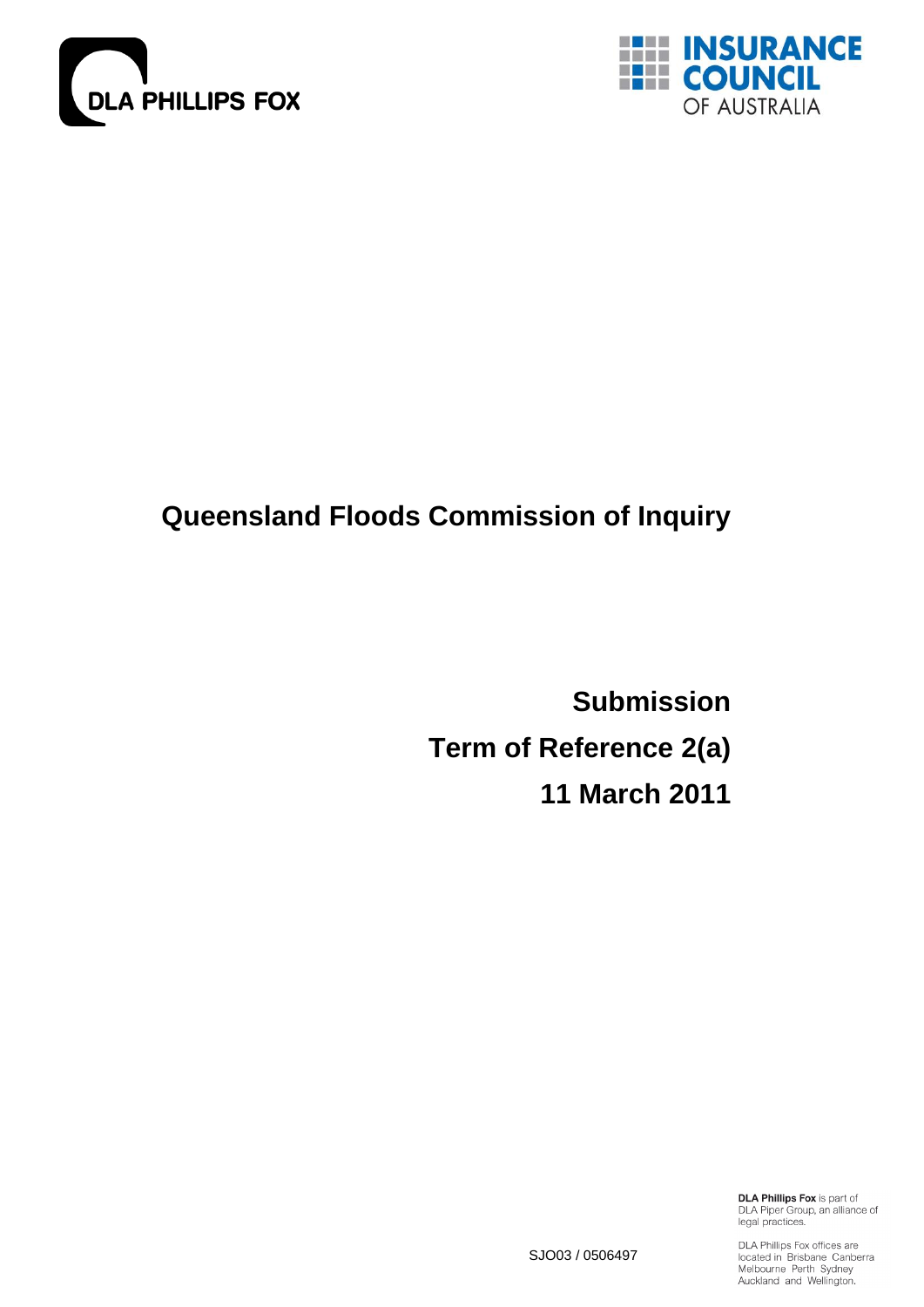



## **Background**

## **About the Insurance Council**

- 1 The Insurance Council of Australia (**Insurance Council**) is the representative body of the general insurance industry in Australia.
- 2 Its members represent more than 90 percent of total premium income written by private sector general insurers. Insurance Council members, both insurers and reinsurers, are a significant part of the Australian financial services system.
- 3 Insurance Council members provide insurance products ranging from those usually purchased by individuals (such as home and contents insurance, travel insurance, motor vehicle insurance) to those purchased by small businesses and larger organisations (such as product and public liability insurance, commercial property, and directors and officers insurance).

## **10 Point Plan**

- 4 On 27 January 2011, the Insurance Council released its 10 Point Plan to tackle disasters $1$ .
- 5 The 10 Point Plan advocates government policy and industry initiatives aimed at developing a more effective and sustainable response to disasters in Australia, including the following:

**Provision of adequate flood data**: Agreement from Government to establish an open source nationally consistent and contemporary digital terrain model, to allow the accurate mapping of flood risks nationwide and communication of those risks by government to property owners.

## **Submission**

- 6 In response to Term of Reference 2(a), the Insurance Council submits that:
	- 6.1 A single body, with appropriate powers and responsibilities should assume a national responsibility for the collection, maintenance and publication of flood information.
	- 6.2 The Bureau of Meteorology (**BoM**) should be delegated with responsibility for, and appropriate powers in connection with, the collection, maintenance and publication of national, open source, flood information.
	- 6.3 This should be achieved by an amendment to part 7 of the *[Water Act 2007](http://www.comlaw.gov.au/ComLaw/Legislation/Act1.nsf/all/search/E511A5A262379705CA25734C001ED679) (Cth)* to:
		- 6.3.1 allow or confirm that the BoM has the power to collect existing flood data and other flood information. This will include the power to collect this information from state and local governments.
		- 6.3.2 require the BoM to:
			- (a) maintain and update this flood information to ensure it remains accurate and up to date; and
			- (b) publish this flood information to the public at no cost.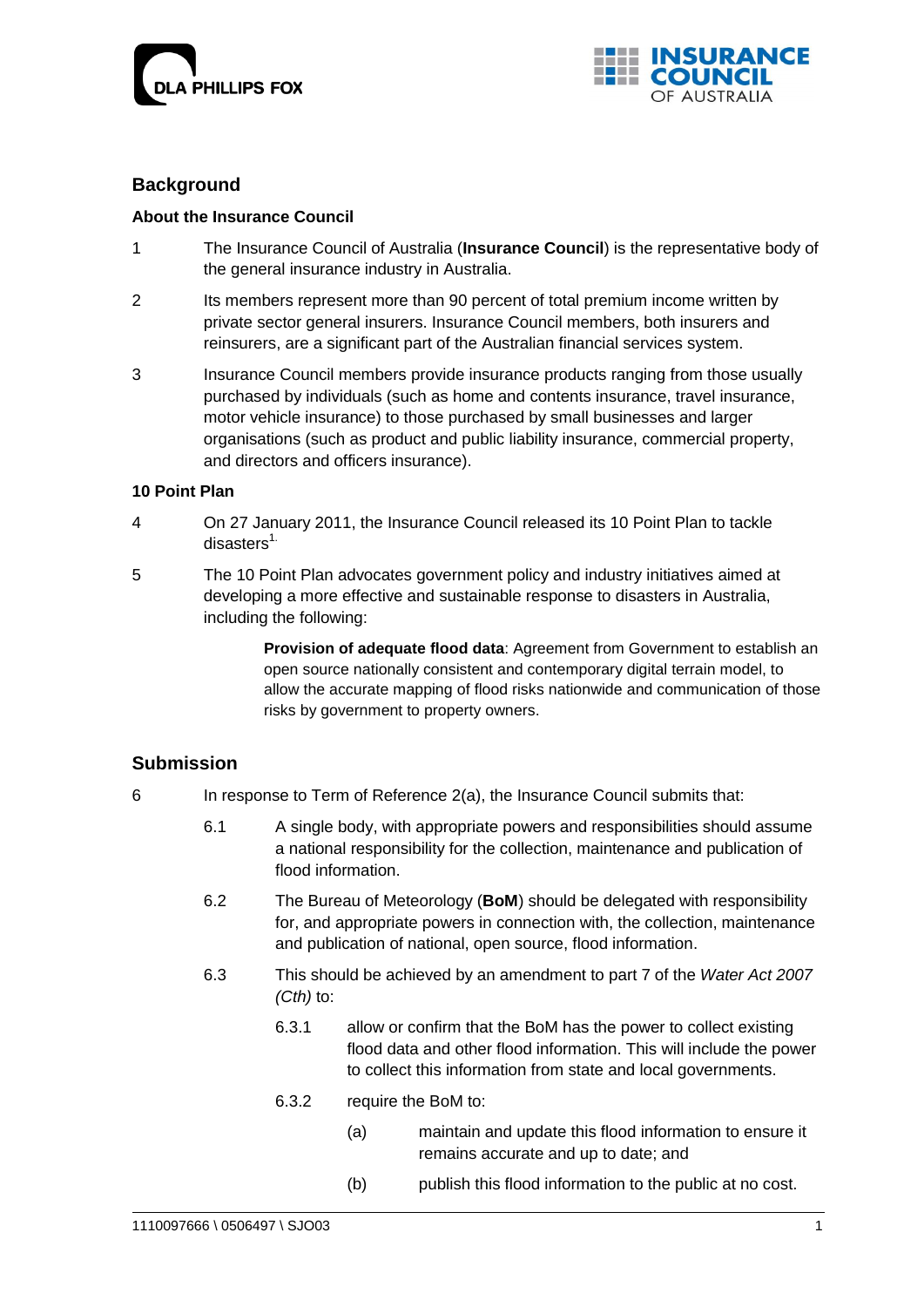



6.4 Parallel to this legislative change, a flood information taskforce should be established to assist the BoM, in an initial implementation period, to examine what improvements can be made in Australia regarding flood information.

## **Support for the submission**

## **Need for open source flood mapping**

- 7 The 2010/2011 floods in Queensland (and the later flood events in Victoria) devastated many families, individuals and businesses.
- 8 A critical part of being prepared for the next flood is the capacity to:
	- 8.1 understand clearly the land zones (in particular, population zones) that are most likely to be impacted by flood events;
	- 8.2 predict the occurrence and magnitude of flood events; and
	- 8.3 deliver appropriate warnings to communities that will be impacted.
- 9 Similarly, critical factors for the insurance industry in offering affordable flood insurance are:
	- 9.1 the ability to predict the likely impact (occurrence and severity) of flood events on particular properties and infrastructure; and
	- 9.2 the minimisation of the impact of flood events on properties and infrastructure.
- 10 From the above, it can be seen that government, the community and the insurance industry have a shared interest in ensuring that everything that can be known about flooding, is known by all of those involved in its risk management.
- 11 Publically available flood mapping and other flood impact information is crucial to community understanding and risk management of flood risks and the contribution of the insurance industry to the risk management of flood events.

#### **National Resilience Strategy**

- 12 On 13 February 2011, the Council of Australian Governments (**COAG**) adopted the National Strategy for Disaster Resilience<sup>2</sup>.
- 13 Better risk management for the community is central within this strategy. The strategy recognises that the collection and access to relevant information and data is a crucial plank in successful community risk management of disaster events.
- 14 On page 7, the strategy paper states that:

Underpinning a disaster resilient community is knowledge and understanding of local disaster risks. We all share responsibility to understand these risks, and how they might affect us. By understanding the nature and extent of risks, we can seek to control their impacts, and inform the way we prepare for and recover from them.

15 One of the priority outcomes of the strategy is identified<sup>3</sup> as:

Organisations, individuals and governments routinely share information and maps on risks, for the benefit of the community.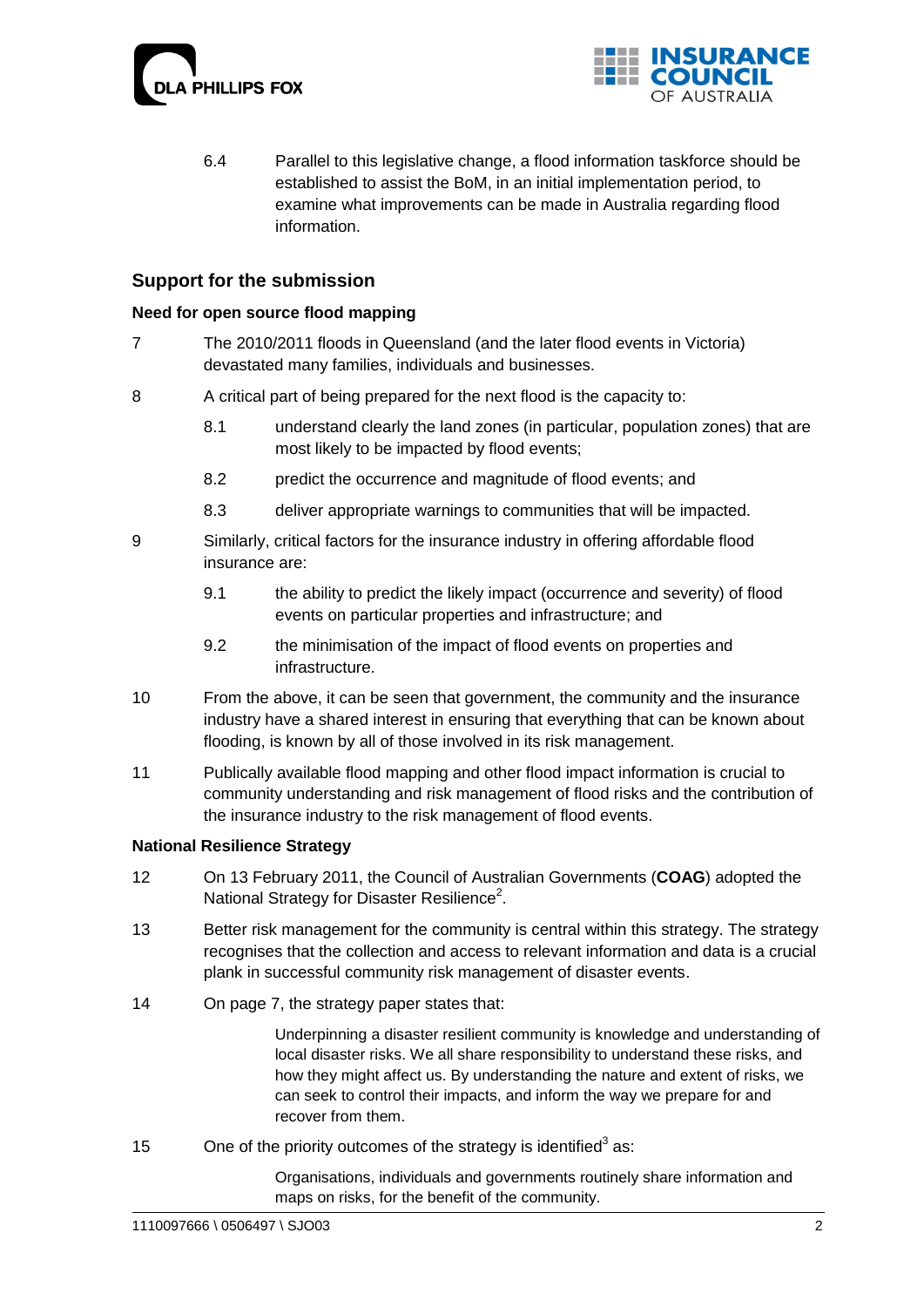



- 16 In order to achieve the requisite understanding of disaster risks, in particular the risks posed by flood, a single national body should coordinate the collection and publication of information and maps on risk. This will:
	- 16.1 avoid overlapping roles and responsibilities at local, state and national level, while not detracting from the ability of a local or state government to collect this information;
	- 16.2 enhance accountability of the collection agency; and
	- 16.3 streamline access to information for the community.

## **Role of the BoM**

- 17 The BoM is Australia's national weather, climate and water agency.
- 18 Its expertise and services include the provisions of regular weather, climate and water forecasts, warnings and monitoring for the Australian region and Antarctic territory. As many know, much of this information is publically available on the BoM website<sup>4</sup>.
- 19 The BoM operates under the *[Meteorology Act 1955](http://www.comlaw.gov.au/ComLaw/Legislation/ActCompilation1.nsf/all/search/8D55157E388803BDCA2573520003F357) (Cth*) (**Meteorology Act**) and the *[Water Act 2007](http://www.comlaw.gov.au/ComLaw/Legislation/Act1.nsf/all/search/E511A5A262379705CA25734C001ED679) (Cth)* (**Water Act**).
- 20 On 1 July 2002, the BoM became an Executive Agency under the *[Public Service Act](http://www.comlaw.gov.au/comlaw/Legislation/ActCompilation1.nsf/0/B2B52506ADE50574CA2575F400225FD4?OpenDocument)  [1999](http://www.comlaw.gov.au/comlaw/Legislation/ActCompilation1.nsf/0/B2B52506ADE50574CA2575F400225FD4?OpenDocument) (Cth)*, and, on 12 September 2002, it became a prescribed agency under the *[Financial Management and Accountability Act 1997](http://www.comlaw.gov.au/comlaw/Legislation/ActCompilation1.nsf/0/941B392689EDD64FCA25757D00817555?OpenDocument) (Cth)*.
- 21 Under the Public Service Act, the Director of Meteorology has the powers and responsibilities of an agency head, and under current administrative arrangements reports to the Minister for Sustainability, Environment, Water, Population and Communities<sup>5</sup>.
- 22 The BoM is responsible for, among other things:
	- 22.1 under the *Meteorology Act*, issue of warnings of gales, storms and other weather conditions likely to endanger life or property, including weather conditions likely to give rise to floods or bush fires, the supply of meteorological information, the publication of meteorological reports and bulletins and the promotion of the use of meteorological information<sup>6</sup>; and
	- 22.2 under the *Water Act*, collecting, holding, managing, interpreting and disseminating Australia's water information and providing regular reports on the status of Australia's water<sup>7</sup>.
- 23 In accordance with these responsibilities, the BoM currently provides the following services:
	- 23.1 forecasting and issuing weather warnings, including flood warnings; and
	- 23.2 monitoring, assessing and forecasting the availability, condition and use of water. This includes seasonal stream flow, water storage and flood forecasting<sup>8</sup>.
- 24 Part 7 of the Water Act provides the BoM with the power to collect<sup>9</sup> and report<sup>10</sup> on certain 'water information'<sup>11</sup>.